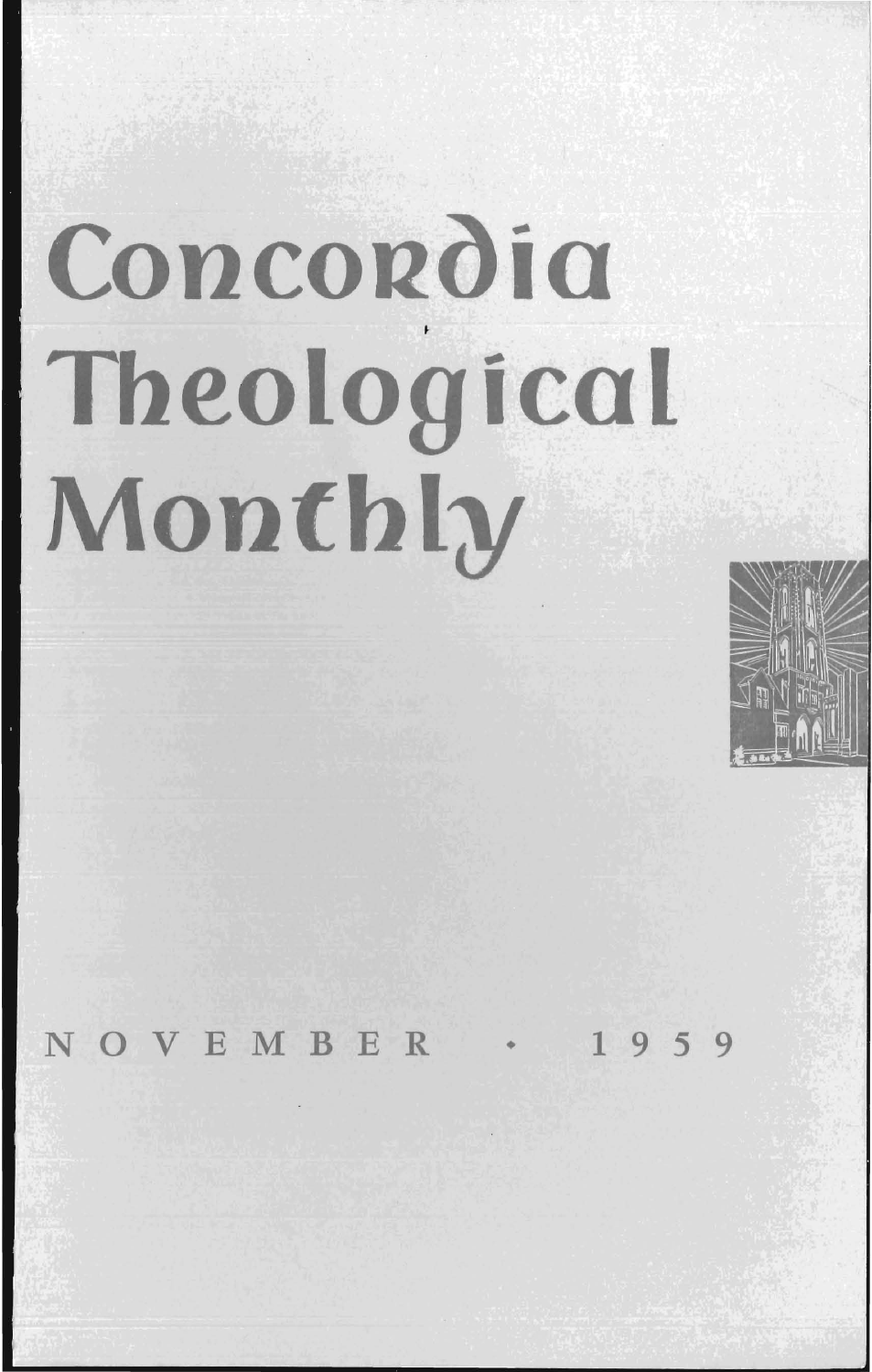## THEOLOGICAL OBSERVER

#### THE CHALLENGE OF SECULARISM

Under this heading Dr. E. G. Homrighausen in *Theology Today*  (July 1959) envisions in modern secularism a certain challenge, inasmuch as "God may be making man aware of himself as a concrete existence confronting a situation which arouses him to ask in a new way, 'What must I do to be saved?'" Whether this is true or not, we shall not decide. But in the writer's description of secularism there occur a number of statements that are worth quoting. Thus we read: "It was Gerald Heard who wrote that Newton banished God from nature, Darwin banished God from life, and Freud banished God from the souL Other names could be added to this list who have contributed to the banishment of God from other areas of life. Nietzsche's announcement that God was dead may have been premature, but it pointed to a condition as objectively real or culturally important. And to this list may be added that of Karl Marx, who wrote God off from any consideration of history. The scientific method and the rational approach have slowly withered away ecclesiastical discipline, supernatural sanctions, and absolute norms. It is now quite popular to hear this present time referred to as 'the post-Christian age.'" - "That modern western man is interested in the secular (things) is evident on every hand. Yet there is much evidence to indicate that secularism has always been with us in one form or another. Man lives a life of perennial alienation from God; he is a pilgrim and a stranger on this earth. It is a question whether the West was ever Christian. The human situation does not become *more* secular; it is *always* secular before God and in need of justifying grace. All human cultures are secular. It is doubtful whether we should ever hope for man's alienation to be completely overcome by the Gospel and his institutions and customs to become 'Christian.' To expect this alienation to be dissolved is to deny the eschatological nature of man's situation." We cannot agree to the writer's final statements as, for example, that "secularism may yet prove to be 'God's servant.''' Secularism may finally lead to man's acknowledgement of his utter helplessness and hopelessness. But his return to God can come only through the preaching of the Gospel. Perhaps that is what the writer wants us to read between the lines.

JOHN THEODORE MUELLER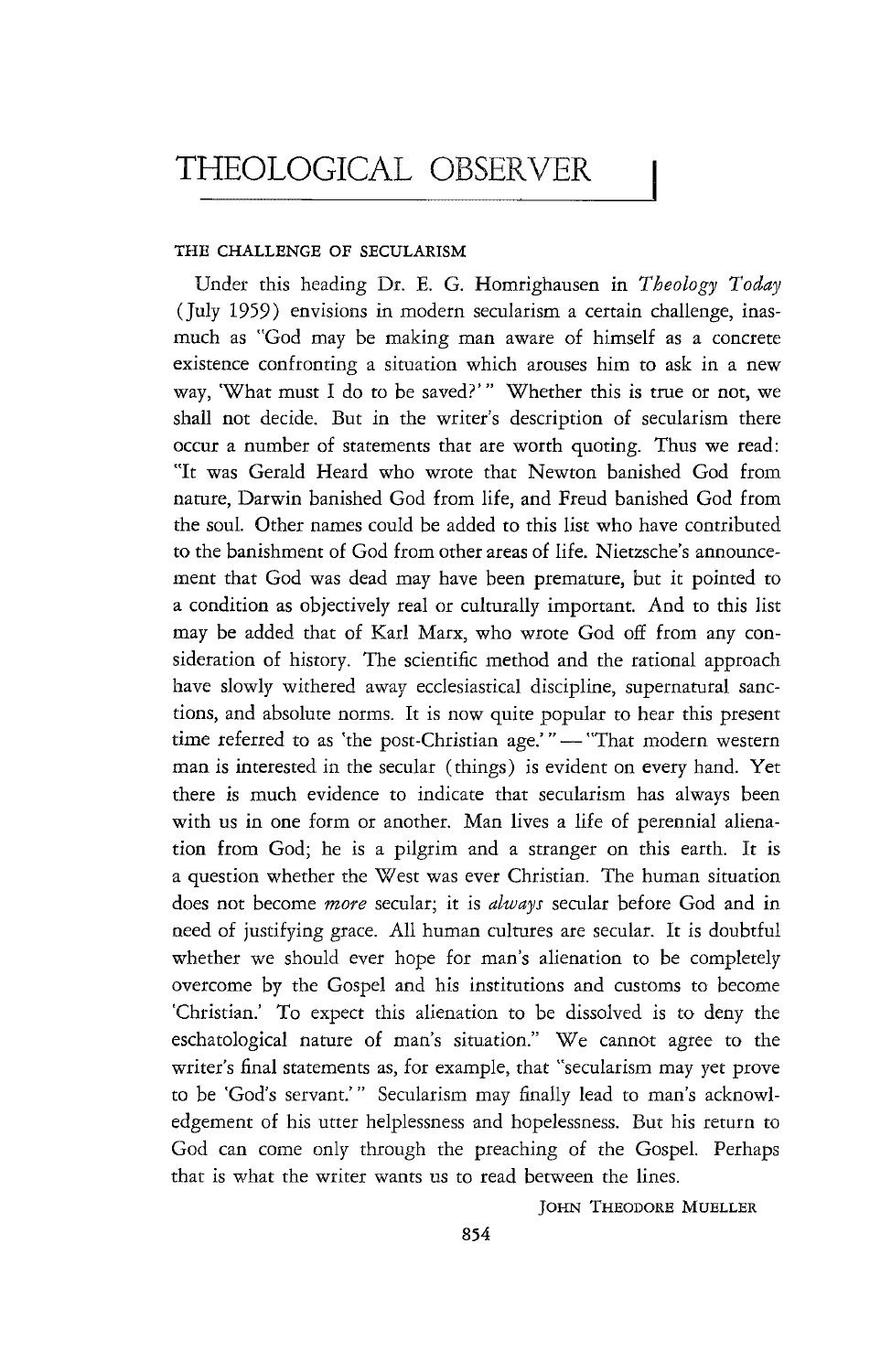#### THE ORIGIN OF THE GOSPEL PATTERN

Under this heading, Prof. o. A. Piper of Princeton Theological Seminary shows in the *Journal of Biblical Literature* (June 1959) that there is but one way to explain "the puzzling fact that all four gospels have the same overall pattern," opening "their narrative with the appearance of the Baptist and the baptism of Jesus, then describing his public ministry and concluding with the passion and resurrection and the appearances of the risen Lord." The nativity and infancy stories in Matthew and Luke, he holds, are but the announcement of what is to follow in the composition of the Gospel. This pattern of the Gospel story is clearly found in Acts 1:21, 22, where personal participation in this story forms the requirement for the election of a new member to the body of the Twelve. The agreement of the gospels is not confined to a common selection of materials and their chronological arrangement, but implies also a number of motifs, all of which occur in all four gospels, e. g. (to name only one of the many which Dr. Piper gives), the slow and gradual recognition of the messiahship of Jesus and its final revelation. All the conjectures of the critical method of Biblical studies fail to account for this remarkable agreement as, for example, the "Two-Source hypothesis," the theory of "Form Criticism," the "Myth and Ritual" theory of Bultmann, the *Urevangelium* theory, and others. However, the *Sitz im Leben* of the Gospel pattern is to be found in the "apostolic proclamation of Jesus." This determined both which stories about Jesus could claim a place in the church's proclamation and what was the specific contribution they made to presenting Jesus as the Christ. This Gospel pattern, moreover, shows that the Jesus whom the disciples proclaimed and confessed as Christ or Lord was the Jesus who had manifested His messiahship in and through His public ministry. It was the structure or backbone of the revelation which had come to mankind through the public ministry of Jesus and had been apprehended by the disciples. The universal adherence to this Gospel pattern proves that for the primitive church the Gospel story had supernatural kerygmatic authority. JOHN THEODORE MUELLER

#### THE PROBLEM OF AMBIGUITY IN JOHN 2:4

The *Catholic Biblical Quarterly* (July 1959), under this heading, seeks to remove an ambiguity which it finds in John 2:4 and, more particularly, in Christ's apparent refusal to accede to the petition of His mother and yet complying with her wish after all. Protestant exegesis has failed to find such an "ambiguity" in the passage. In our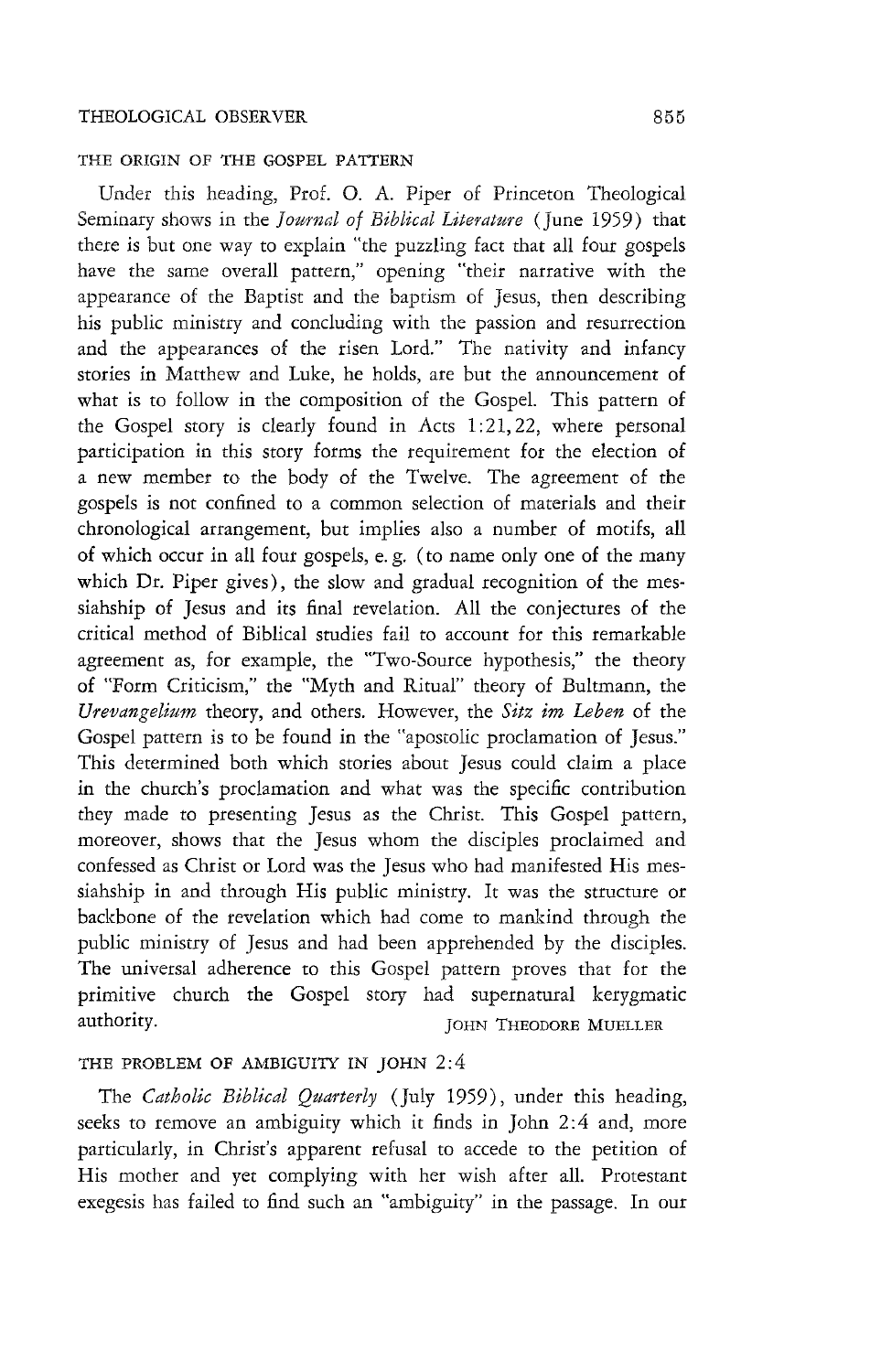Lord's question it has always perceived an intimation that He could not permit her to direct Him with regard to the exercise of His divine power, while in the declarative statement that His hour had not yet come to furnish wine by a miracle and so to show forth His glory, He shows His readiness to help in His own time. Mary's command to the servants (v. 5) goes far to support this interpretation. But the writer says that with Christ's reply to Mary "there remains a high degree of dissatisfaction among both exegetes and mariologists with every explanation that has been advanced," as the frequent treatment of the problem by Roman Catholics proves. After a thorough discussion of all points involved in the verse for Mariologists, he reaches the conclusion that John here perceives a divine pattern in Mary's conduct, the same pattern which he suggests by Mary's presence on Calvary. This becomes clear especially if the verse is taken as a double question in the sense: "What do you wish of me, woman? Has not my hour come?" But even if 4b is taken as an affirmation of the nonarrival of the hour, it seems to be the evangelist's distillation of a mystery which he wishes to suggest as pertaining to Mary eminently in the economy of redemption. The word yuvn limns Mary as the bearer in a peculiar sense of the spiritual goods of the Messianic era, which belonged to her throughout the public ministry of Jesus, and especially at the Cross, and which remains her function as long as the "woman clothed with the sun" (Ap. 12), the new Israel, continues to be in travail and in the anguish of delivery. The new Israel of the NT presents the Messias and the spiritual benefits of the last days to the world. She does so only in function of the role of Mary, the mother of Jesus. - To this interpretation the Protestant may reply by asking: But what of the clear words of the text, which say the very opposite of such a role that Mary is to play in the economy of redemption? JOHN THEODORE MUELLER

#### NEW TESTAMENT TRANSLATIONS COMPLETED

Under this heading the International Journal *New Testament Studies*  (April 1959) announces that "the translation of the New Testament into current English, a project undertaken with the authority of all the major churches in Britain, except the Roman Catholic, has been completed." Made from the original Greek text, the new translation will now be revised and prepared for publication. Copies will be ready for sale in the early part of 1961. The "New Translation" will be published jointly by the Oxford and Cambridge University presses. Two editions will be prepared: a handsomely produced library volume, with the translators' notes, and a popular edition in a smaller format.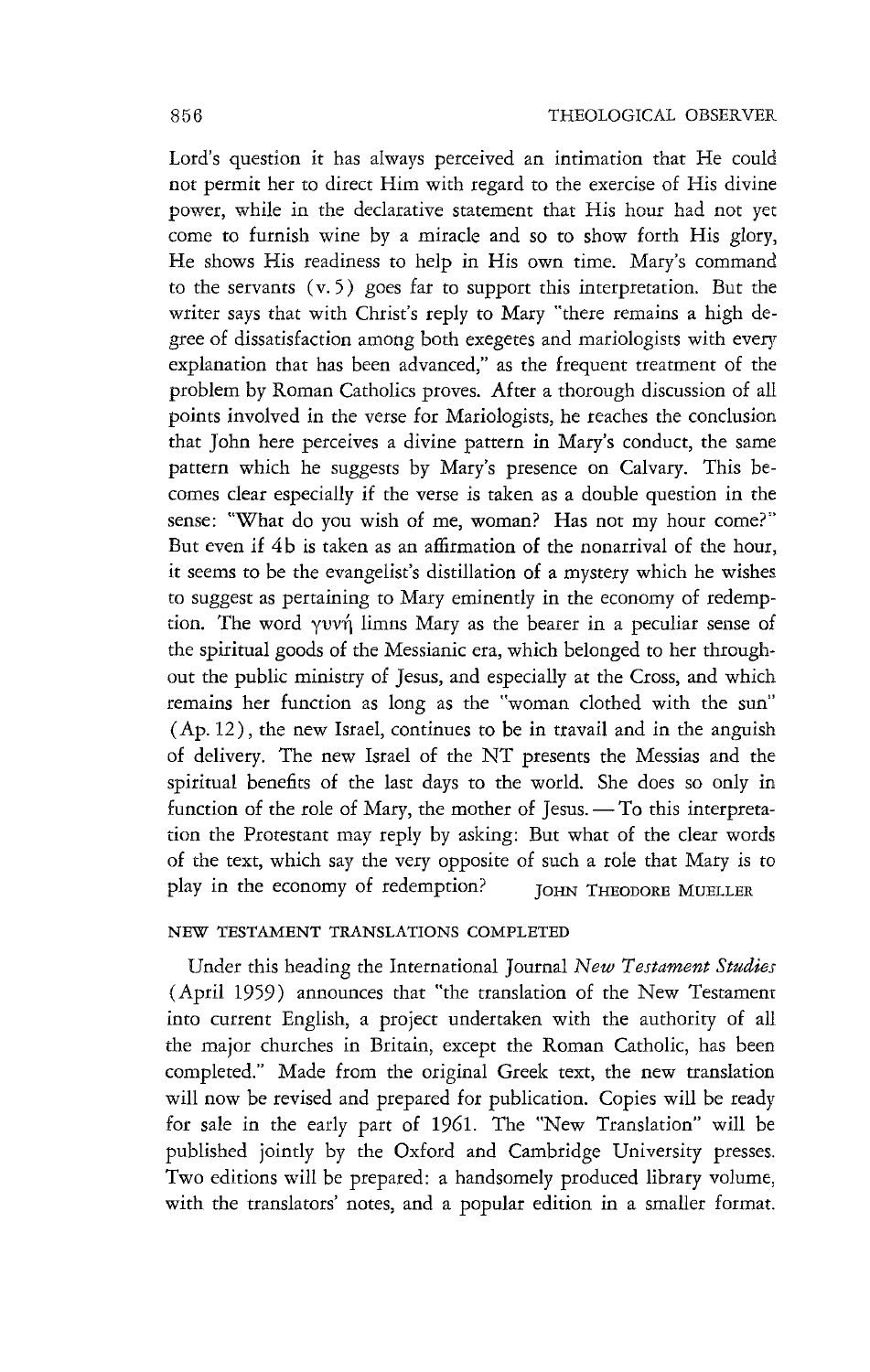Later the new translation of the Old Testament and of the Apocrypha will appear. The purpose of the undertaking is to provide a Bible in the English of today and to eliminate the archaic language of the Authorized Version, which, it is thought, encourages in many people the feeling that the Scriptures have little relevance to our age. Experimental translations of some passages were made a number of years ago by a group of scholars at Oxford and Cambridge universities. Then the Church of Scotland made an approach to the other churches on the subject, with the result that in 1947 the churches accepted a recommendation of the conference that a completely new translation from the original text was required. The general director of the "New Translation" is Dr. C. H. Dodd of Oxford, emeritus professor of divinity at Cambridge, who is regarded as one of the most eminent New Testament scholars of today. The project is supported also by the British and Foreign Bible Society and the National Bible Society of Scotland. The Scotland of Scotland.

#### BRIEF ITEMS FROM RELIGIOUS NEWS SERVICE

Vatican City. - Pope John XXIII is planning a drastic revision of the Roman Catholic Church's 400-year-old Index of Forbidden Books in the light of modern needs and conditions, according to informed Vatican sources.

Introduced by Pope Paul IV exactly 400 years ago, the index is published by a special section of the Sacred Congregation of the Holy Office at present headed by Msgr. Mario Crovini. It is a list of books condemned by the Holy See because of their heretical, immoral, and otherwise objectionable nature. Roman Catholics are not allowed to read such books without valid reason and special permission.

There have been 31 editions in all of the index, the last dating back to 1948. In recent years the index has been criticized as "anachronistic" on the ground that most of the 6,000 works listed on its 508 pages are by largely unknown writers of the 17th, 18th, and 19th centuries whose works are no longer available. Pope Leo XIII, in 1881, removed a number of obscure works from the index, but many others remain. They include books which championed ideas of little interest today except for scholars and historians.

Critics of the index in its present form have contended that it is not sufficient warning for the faithful against objectionable printed material, and something more extensive is needed. Another point they have made is that the index is printed in Latin, with an Italian preface, and is available only in a few bookstores throughout the world. Accord-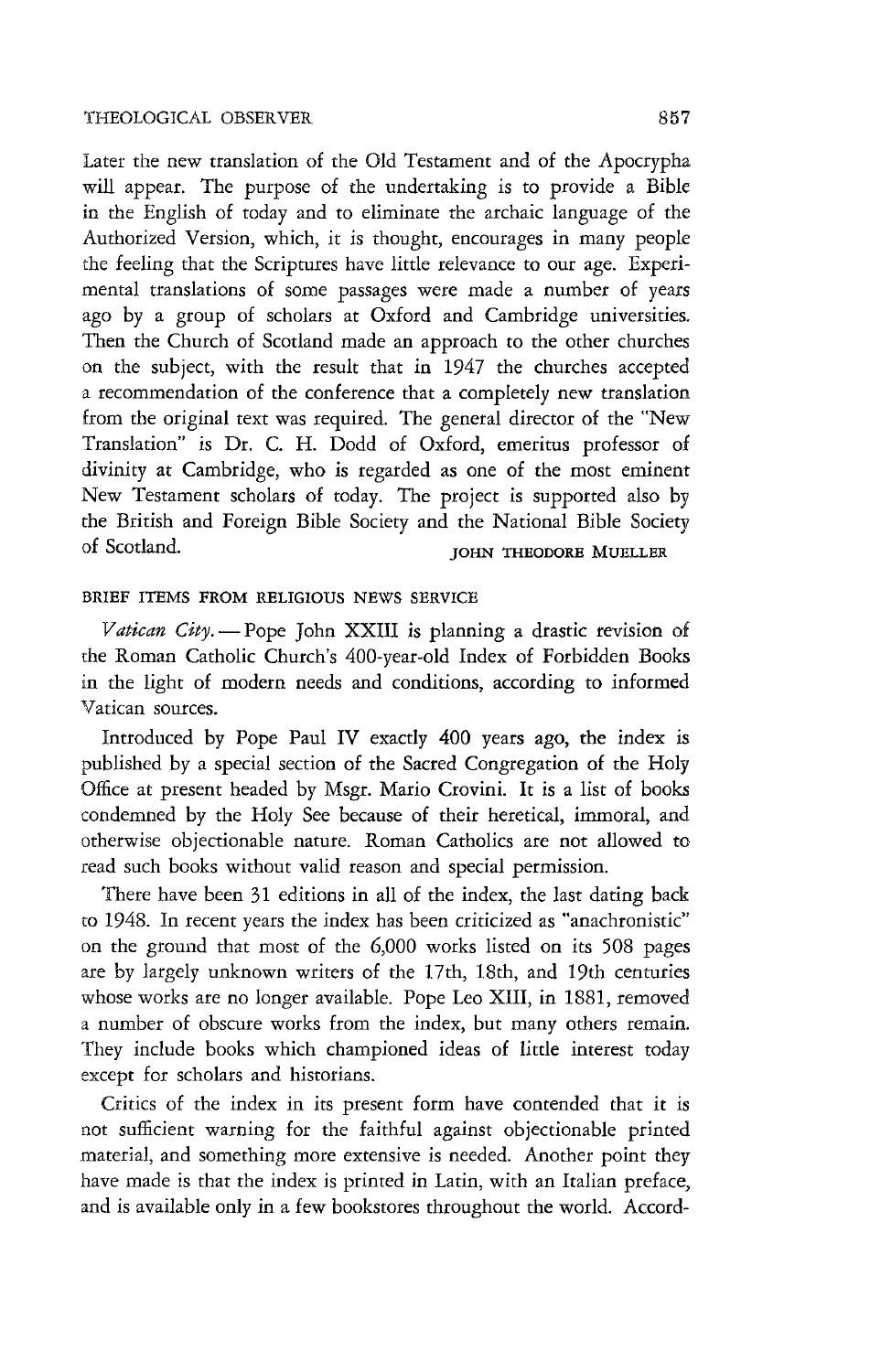ing to the critics, the chief need is to keep adequately abreast of contemporary works. Msgr. Crovini has admitted that he and the three priests who assist him are almost fully occupied with books by the most important contemporary Catholic authors and cannot keep pace with the world's book production.

Revision of the index, the critics have argued, would be in keeping with Pope John's determination to keep the church fully alert to modern needs and problems, specifically those involving the defense of Christian teaching and morality. Only a comparatively few books have appeared on the index since the 1948 edition. They include all the works of Andre Gide, Alberto Moravia, and Jean-Paul Sartre. Other authors whose works have been banned are Henri Dumery, Simone de Beauvoir, Dr. Ange-Louis-Marie Hesnard, Marcelle de Jouvenel, and Jacqueline Martin. By a decree of June 28, 1949, all Marxist publications were automatically forbidden.

**In** certain cases excommunication *is* involved when a Roman Catholic reads a forbidden book. The index proscription also applies to printed images of Christ, the Blessed Virgin, the angels, saints, or other servants of God which are not in keeping with the teachings of the church.

Pope Pius V created a Congregation of the Index in 1571 to examine books, but this body was suppressed in 1917, and its functions were taken over by the Holy Office.

Saginaw, Mich. - Establishment of a full-time presidential office for the Wisconsin Evangelical Lutheran Synod was approved here by delegates to the denomination's 35th biennial meeting. This means that the Rev. Oscar J. Naumann, synod president, would have to resign as pastor of St. John's Lutheran Church in St. Paul, Minn., and move to Milwaukee, Wis., the synod's headquarters. Pastor Naumann was re-elected at an earlier session to his fourth consecutive two-year term as head of the 350,OOO-member denomination.

In a resolution creating the full-time office the synod asked Mr. Naumann to request his release from his congregation "at the earliest possible date." Synod trustees were authorized to set his salary and provide adequate housing facilities.

The Wisconsin Synod conducts missions in Japan, Germany, and northern Rhodesia, and among Apache Indians in Arizona. It also is a member of the Lutheran Synodical Conference of North America, which supports mission work in the Southern States, Nigeria, and Ghana.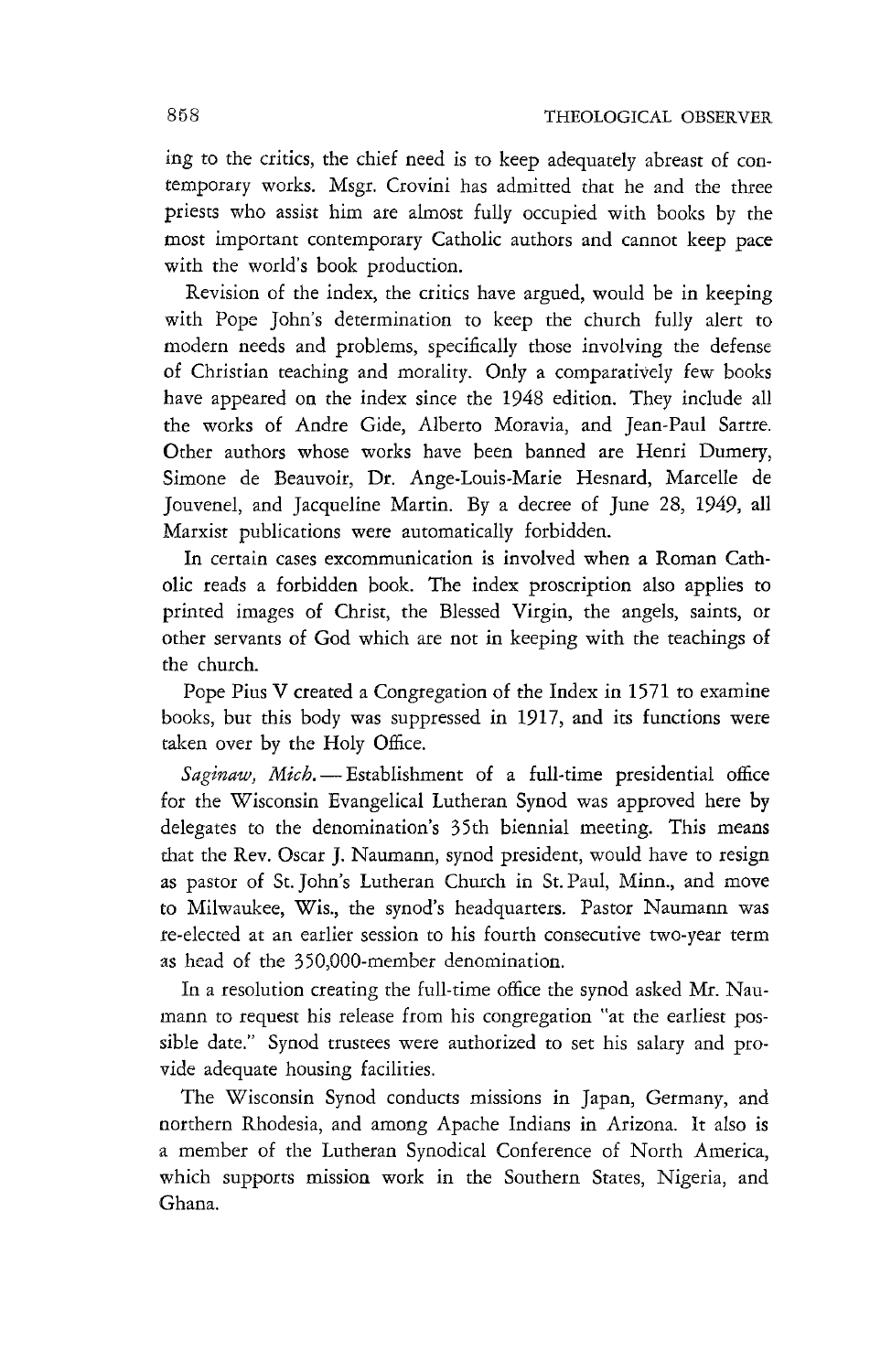#### THEOLOGICAL OBSERVER 859

### BRIEF ITEMS FROM THE NATIONAL LUTHERAN COUNCIL

*Nyborg, Denmark.-A* recommendation that the National Lutheran Council continue its trusteeship of the Tanganyika mission field for an indefinite period was passed here by the Commission of World Mission of the Lutheran World Federation. Passed after a half-day discussion of the situation in Tanganyika, the recommendation stated that the trusteeship should be continued "while the whole matter is being studied further." The subject was brought before the commission, in session here July 29-Aug. 5, because in 1957 the LWF had asked the NLC "to continue supervision of the work in Tanganyika ... as an agent for the CWM for a period of two years."

The missions, located in the Northern Usambara and Uzaramo fields of Tanganyika, have been under NLC administration since the early years of World War **II.** They were among five in East Africa which were orphaned when their ties with the home countries were cut off during and after the war. All five are now administered under the name of the LWF, the others - one in the Buhaya field, the other in the southern highland area-being under the supervision of the Swedish missionary societies.

Other war-orphaned African and Asian mission fields that the NLC had been helping support were made an LWF responsibility after its Department of World Mission was organized in the autumn of 1952.

The NLC's staff in Tanganyika now consists of about 100 Lutheran missionaries from nine European mission societies and five American Lutheran church bodies. The Rev. Oscar R. Rolander of New York, who is secretary of the NLC's Department of World Missions Cooperation, works closely with the Tanganyika missions and churches. He was present at the commission discussion.

*Copenhagen.* — Ways for making the best Lutheran books available in more of the world's languages were discussed here July 27-28 by 24 representatives of Lutheran publishing houses in four European countries and the United States. The publishers' conference - first of its kind ever held by Lutherans - was organized by the Lutheran World Federation after interest in having such a meeting had been expressed by the committee on LWF relations of the National Lutheran Editors' and Managers' Association of the United States.

The participants agreed here on the necessity of a greater interchange of information about new books that they publish or have under consideration. This will enable translations into other tongues to be published with a minimum of delay. Their discussions dealt